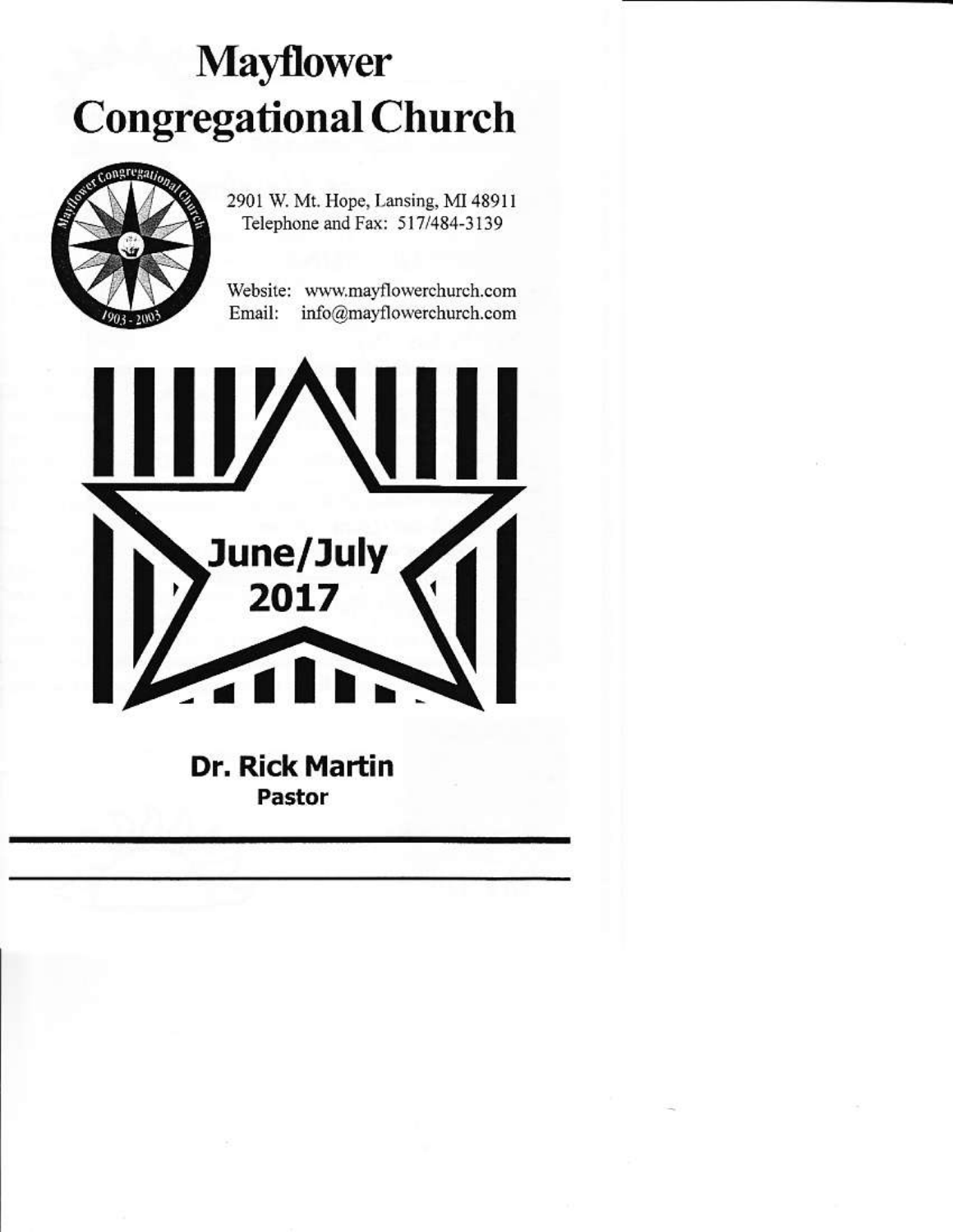## Summer happenings at Mayflower...

**CALENDAR - JUNE** 

6/8 - Trustees - 2:30 p.m. 6/18 - Fathers' Day 6/18 - Prudential Council - Noon

**CALENDAR - TULY** 

 $7/2$  - Communion 7/4 - Independence Day 7/9 - Lunch-and-Learn - Noon 7/13 - Trustees - 2:30 p.m. 7/15 - Deadline for August/September Mayflower Notes

Head Usher Lois Ries

Outreach Focus **Backpacks** 

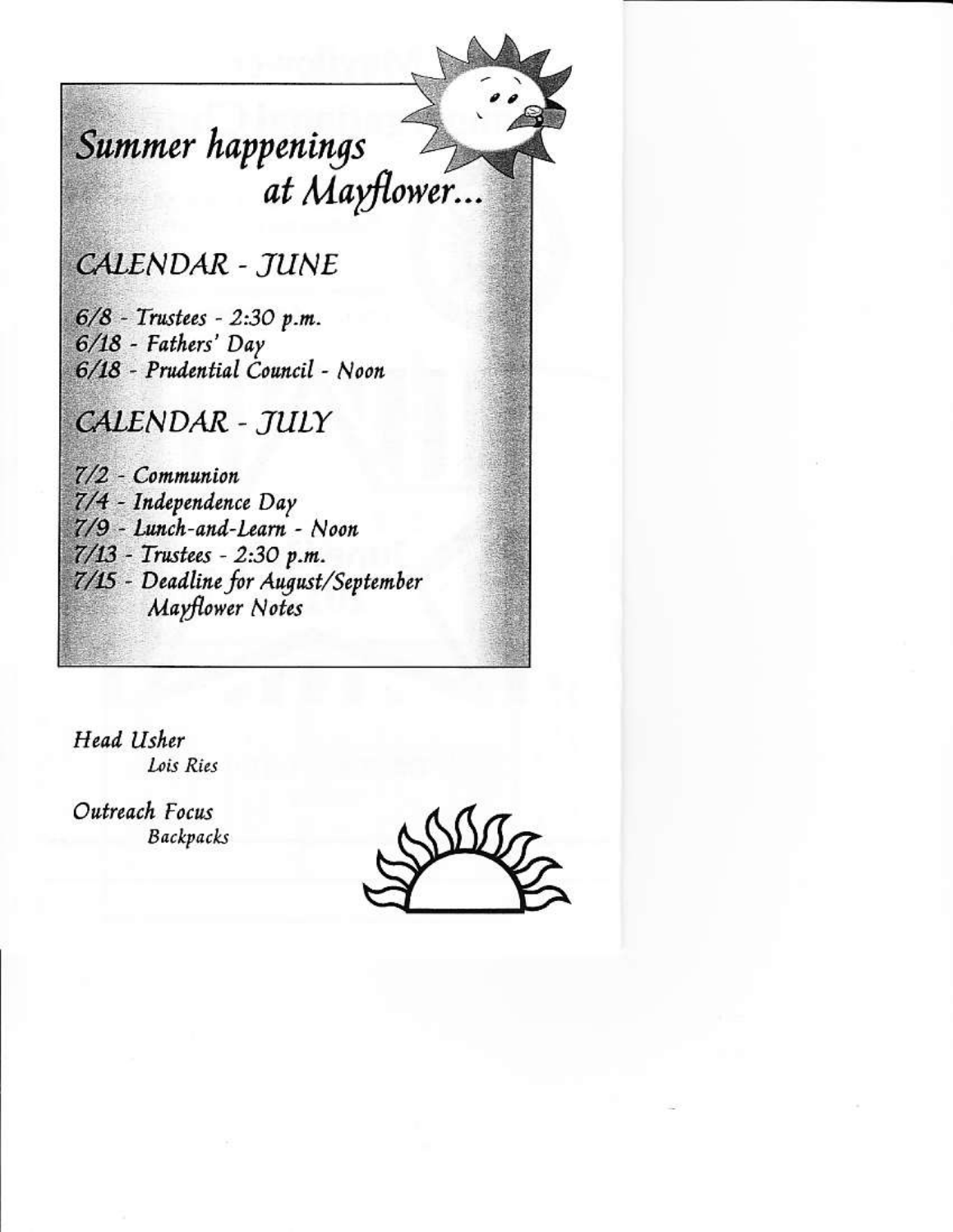#### **From The Pastor's Desk** Dr. Rick Martin

#### "Days of Heaven on Earth" Deuteronomy 11:21 (YLT)

I came home one day in November 2007 and there was a message on my answering machine from a guv named Kim. A church in Lansing was looking for a guest speaker. Kim had gotten my name from a church in Eaton Rapids, where I had spoken several times. We talked, set a date, and plans were made. I had done that with many churches in the Charlotte area for a decade. Little did I know that 9 years 6 months and 2 weeks later (June 25, 2017), I'd be retiring as the pastor at Mayflower Congregational Church.

God does work in strange and mysterious ways. I was quite happy as a Christian counselor, playing golf (nearly) every day, 3 day weekends with my wife, doing seminars on Temperament Therapy and being a guest speaker in area churches. But God had something better in mind, one last period as a pastor with a group of people who gave unselfishly and willingly of their time, talents, and energy to promote the Kingdom of God and their church. I didn't know it then, but it was going to be a great 9 1/2 years.

I count it a blessing to have been the pastor of Mayflower Congregational Church. You are the most loving, caring, accepting bunch of people! While not every day was "Days of Heaven on Earth", for me, over all it was. I grew as a person, spiritually (and physically, but we're working on that), in my understanding of God and just being a better human being. I met some wonderful people, buried too many of them, experienced fantastic music and dedication, and really saw what God can do with a church when they really work together with Him.

Thank you for the privilege of being your pastor.

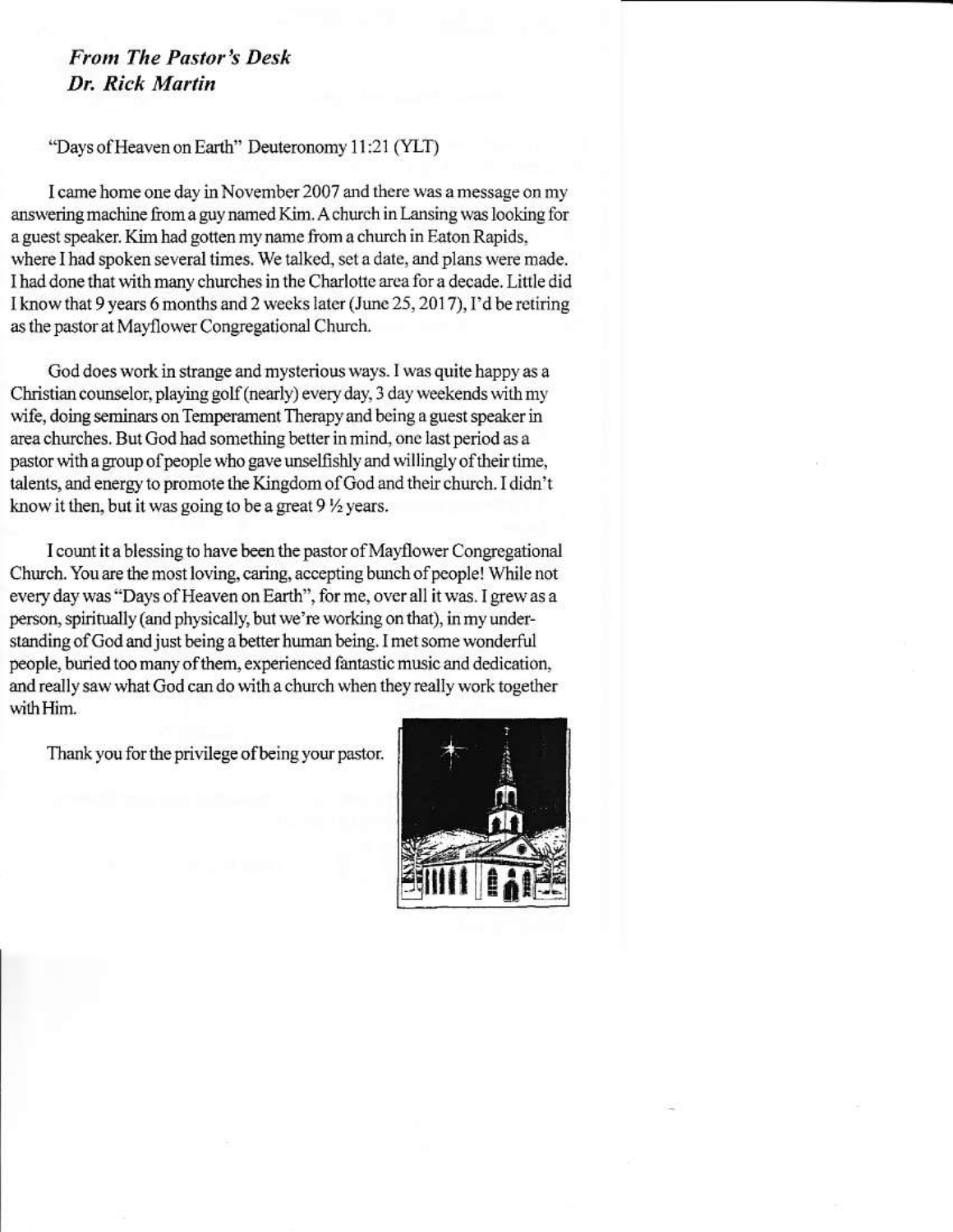

#### **Mayflower Financial News**

The April Second Saturday Supper was a sell-out, and we had a another great profit of \$766. Another great job, everyone!

The replacement of our 58-year-old water heater, which "died" on the morning of the March Second Saturday Supper, and the additional work to bring the venting system up to code have been completed. The bill for all of this was \$2049. Thank you to several members and friends of the church who made special donations toward the cost; just over \$1000 was donated toward this expense. That was so helpful!

The following is a summary of our finances as of April 30:

| \$11,563.06 |
|-------------|
| 7,315.86    |
| \$4,247.20  |
|             |
| \$38,894.17 |
| 24,322.76   |
| \$14,571.41 |
|             |
| \$9,163.20  |
| 41,023.35   |
| 20,836.86   |
| 5,501.01    |
| 22,329.99   |
| \$98,854.41 |
|             |

A more detailed report is available in the brochure rack near the church office. If you have any questions, please ask!

-Linda Wheeler, Treasurer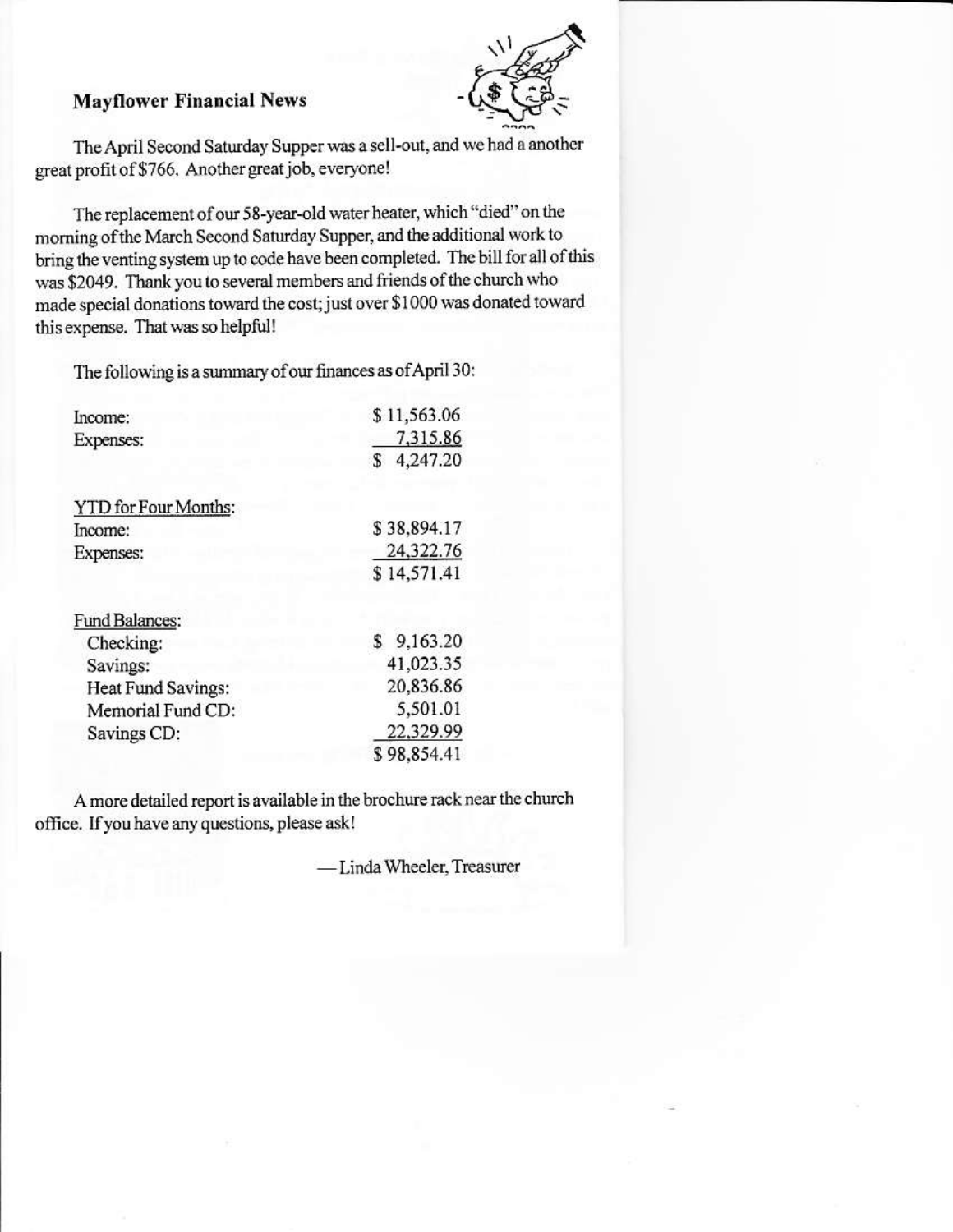#### From the Lay Leader

This is an advertisement for a truly remarkable sight in God?s universe. As you may know, Bill and I have often taken vacations around astronomical events. We went to Fairbanks to see northern lights (every night from our bedroom window), to Jamaica to see a comet, to Arizona and California to see meteor showers, and to Big Bend National Park to see the stars in a dark sky (dark like it used to be before the invention of electric lights). Most often, though, we have gone to distant places to see a total solar eclipse ? Mexico, the Caribbean, Turkey, Zambia, China, and Australia. The reason for wanting to see yet another eclipse is that it is unlike anything else you have ever seen, and it lasts only about two minutes, so you always want to see more. And now this year, there is going to be a total eclipse over the U.S. A wonderful opportunity! This will be the first total solar eclipse in the U.S. since 1979. Most eclipses are partial, but when the moon is in the exact right position, it completely blocks the sun for those two minutes or so, and this is the only time you can look toward the sun with your naked eyes. You cannot see it of course because the moon is in the way (which is why you can look), but you can see the fires around it, and the experience is supernatural.

It is even better than the aurora I saw here several years ago. Our neighbor phoned in the middle of the night to say there were northern lights and we should go out in the country right away to see them. I dressed fast and rode with them to the yard of a friend who lives beyond the reach of street lights. It was beautiful. And as we watched one particularly gorgeous red streamer, my neighbor, the avowed atheist, said,

"It looks like Jesus is coming."

Go to see the total eclipse! The path of totality is about 70 miles wide, stretching from Oregon to South Carolina. In the east, it is the gray path across the map on the opposite page.

Rilla McHarris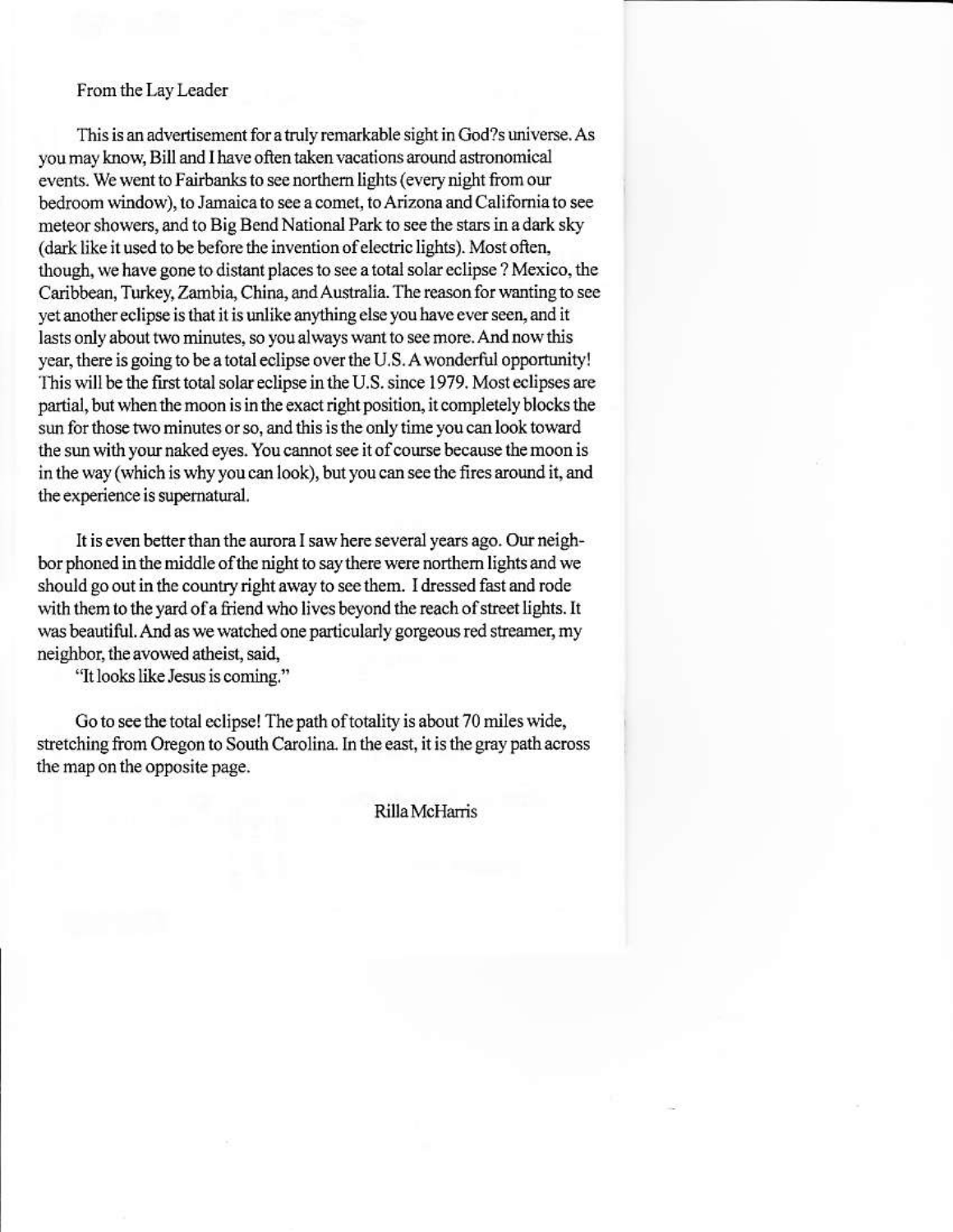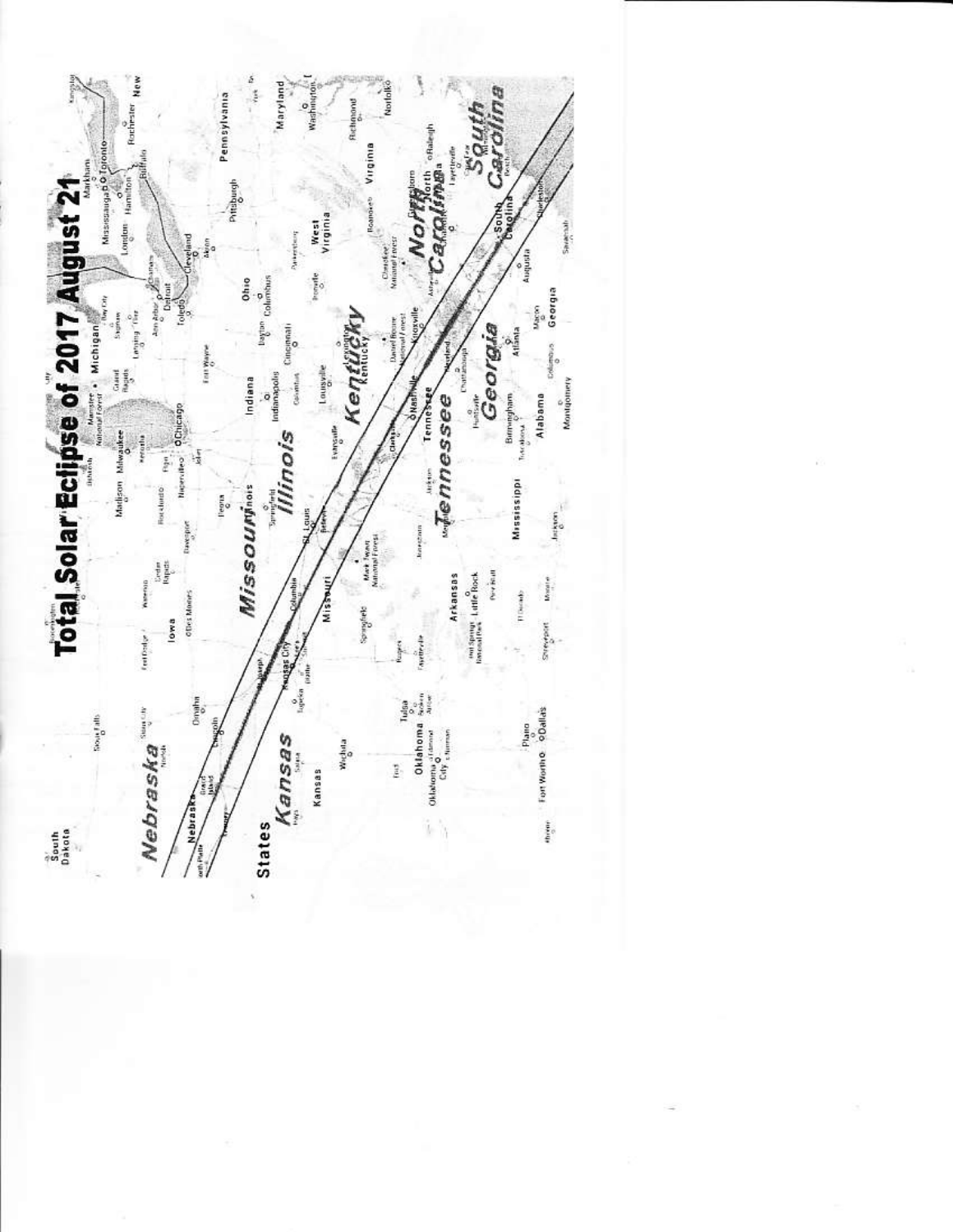Ecclesiastes 3 - "1To every thing there is a season, and a time to every purpose under the heaven: 2 A time to be born, and a time to die; a time to plant, and a time to pluck up that which is planted; 3 A time to kill, and a time to heal; a time to break down, and a time to build up; 4 A time to weep, and a time to laugh; a time to mourn, and a time to dance; 5 A time to cast away stones, and a time to gather stones together; a time to embrace, and a time to refrain from embracing: 6 A time to get, and a time to lose; a time to keep, and a time to cast away; 7 A time to rend, and a time to sew; a time to keep silence, and a time to speak; 8 A time to love, and a time to hate; a time of war, and a time of peace."

This is a message of sadness for me - it's the last one with Dr. Rick at the helm here at Mayflower. He came along at a time when the church was not at her very best; there were a lot of ideas what Mayflower shouldn't be but not a really cohesive one on where we should head. We had lost a beloved ministry team; first one through death, and then the other through time. We had rolled the dice and come up craps; we were back to a place we had been before and hoped to never be again. As Mayflower drifted, God sent a captain. He wasn't the most likely of captains - he was different from any who'd come before him, but the powers that be took a leap and said Yes, and Rick Martin landed at the helm.

Slowly, our ship righted. We have continued on, growing in generosity every day. People appeared at the right time - when one set of helping hands became too old, too tired, or too sick to keep on, another set slid smoothly into place to keep things going. Week after week, Dr. Rick churned out sermon topics never heard before in our halls, laid bare his own journey of faith for us, and made sure everyone knew where Branson, Missouri was. The time has gone so fast, it has been hard to believe that it has been so many years - because his hand has been steady on the tiller, we weathered many squalls and spits.

But now it's time - golf and wife and grandchildren are calling, and our captain is placing the tiller back into God's hands and trusting we can keep the ship straight until the new course is charted. As we have our time of celebration and of mourning, it is important to remember how Ecclesiastes 3 ends: "22 Wherefore I perceive that there is nothing better, than that a man should rejoice in his own works; for that is his portion: for who shall bring him to see what shall be after him?"

Rejoice, Dr. Rick, for your work has been good.



Liz Canfield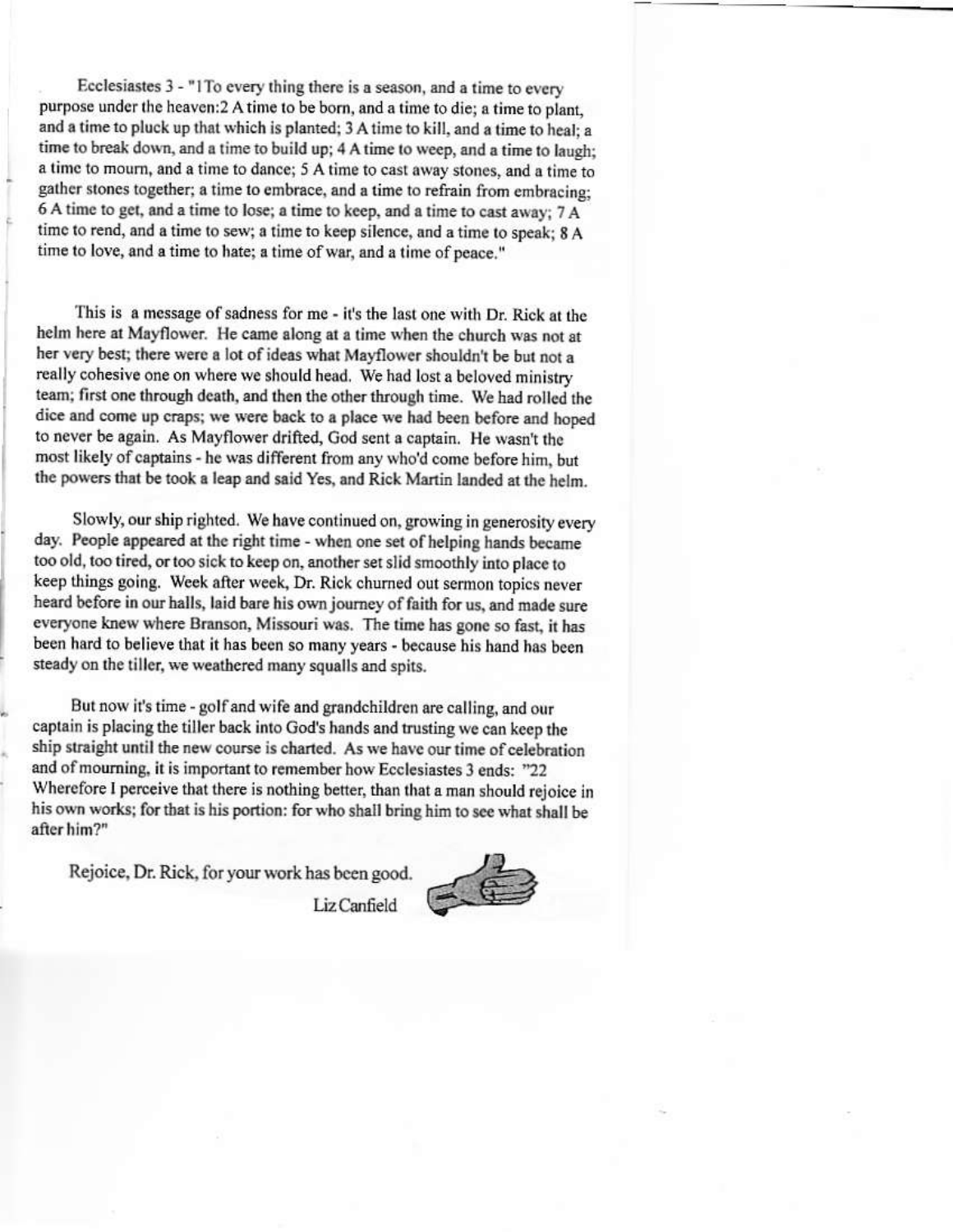#### **Musical Notes From Barb Fuller**

Jerry and I attended a Sistrum concert recently, and although there were a number of beautiful songs performed, it was the 'Hope' is the Thing with Feathers that touched me the most. The combination of music, written by Susan LaBarr, and the poem, written by Emily Dickenson, rendered me to tears.

'Hope' is the thing with feathers-That nerches in the soul-And sings the tune without the words-And never stops-at all-And sweetest-in the Gale-is heard-And sore must be the storm-That could abash the little Bird That kept so many warm-I've heard it in the chilliest land-And on the strangest Sea-Yet, never, in Extremity, It asked a crumb-of Me.



What a beautiful explanation of hope this is as it is like a bird singing in our soul and how it sounds the sweetest when we are "in the Gale." I wonder if Emily Dickinson was thinking of her faith as she wrote these words, especially the final ones, "Yet, never, in Extremity, It asked a crumb-of Me.